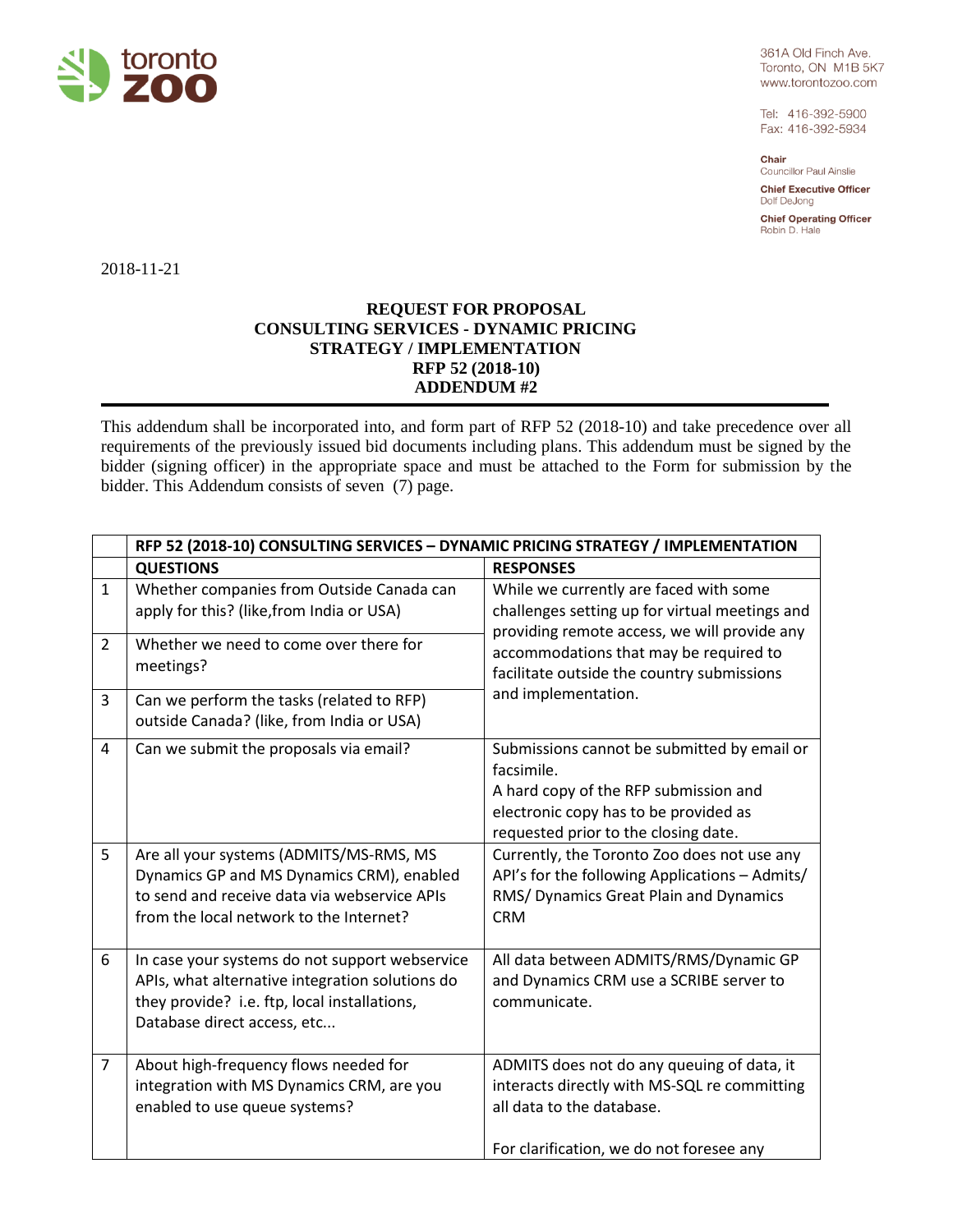|   |                                                                                                                                                                                                                                                                                                                                                                                                                                                                                                                                        | requirement for the dynamic pricing system                                                                                                                                                                                                                                                                                                                                                                                                                                                                                                                                                                                                                                                                                                                                    |
|---|----------------------------------------------------------------------------------------------------------------------------------------------------------------------------------------------------------------------------------------------------------------------------------------------------------------------------------------------------------------------------------------------------------------------------------------------------------------------------------------------------------------------------------------|-------------------------------------------------------------------------------------------------------------------------------------------------------------------------------------------------------------------------------------------------------------------------------------------------------------------------------------------------------------------------------------------------------------------------------------------------------------------------------------------------------------------------------------------------------------------------------------------------------------------------------------------------------------------------------------------------------------------------------------------------------------------------------|
|   |                                                                                                                                                                                                                                                                                                                                                                                                                                                                                                                                        | to integrate with MS Dynamics CRM.                                                                                                                                                                                                                                                                                                                                                                                                                                                                                                                                                                                                                                                                                                                                            |
| 8 | The document calls for our response to provide<br>emphasis and detail on the Revenue<br>Management tools we provide and utilize.<br>It is<br>our understanding that the 'Revenue<br>Management Tools' referred to in the RFP are<br>the actual dynamic pricing tools to be<br>implemented after the consultancy phase, and<br>that the Zoo is NOT looking for a separate<br>revenue management tool to allow for manual<br>changes of the prices according to what the<br>dynamic pricing algorithms produce. Kindly<br>confirm.       | The Toronto Zoo is looking for qualified and<br>experienced Proponents to provide<br>consulting services to advise and develop a<br>strategy for the implementation of dynamic<br>pricing for the Toronto Zoo INCLUDING the<br>provision of the actual dynamic pricing<br>system for implementation and to serve as<br>revenue management tool.                                                                                                                                                                                                                                                                                                                                                                                                                               |
| 9 | Is it possible to obtain more detailed<br>information on the breakdown of the Zoo's 1.3<br>million/annum ticket sales according to different<br>ticket types (General, Senior, Child and Child 2<br>years old and under)? Also, are any of these 1.3<br>million tickets sold via 3rd party promoters (such<br>as National Geographic Tours or other similar<br>associations) and hence will NOT be part of the<br>dynamic pricing study/implementation? Lastly,<br>what is the breakdown of the tickets sold online<br>and on premise? | See attached (or below)<br>The annual attendance includes all onsite and<br>online sales as managed by the Toronto Zoo.<br>It also includes discounted or complimentary<br>admission passes as may have been<br>purchased from 3 <sup>rd</sup> party promoters or as<br>promoted by the Toronto Zoo, such as<br>-CityPASS<br>10-MAP (Museum & Art Pass)<br>co11mplimentary passes<br>-Attraction Reciprocal<br>-Passes as issued by Board Members, staff<br>guest entitlement, etc<br>-Event passes - Zoo Run, Seniors Day,<br>Member Appreciation Day, etc<br>All complimentary admission passes are<br>accounted for and tracked in the attendance<br>budget breakdown under Special Passes<br>In 2017, online sales accounted for 9.9% of<br>total admission tickets sold. |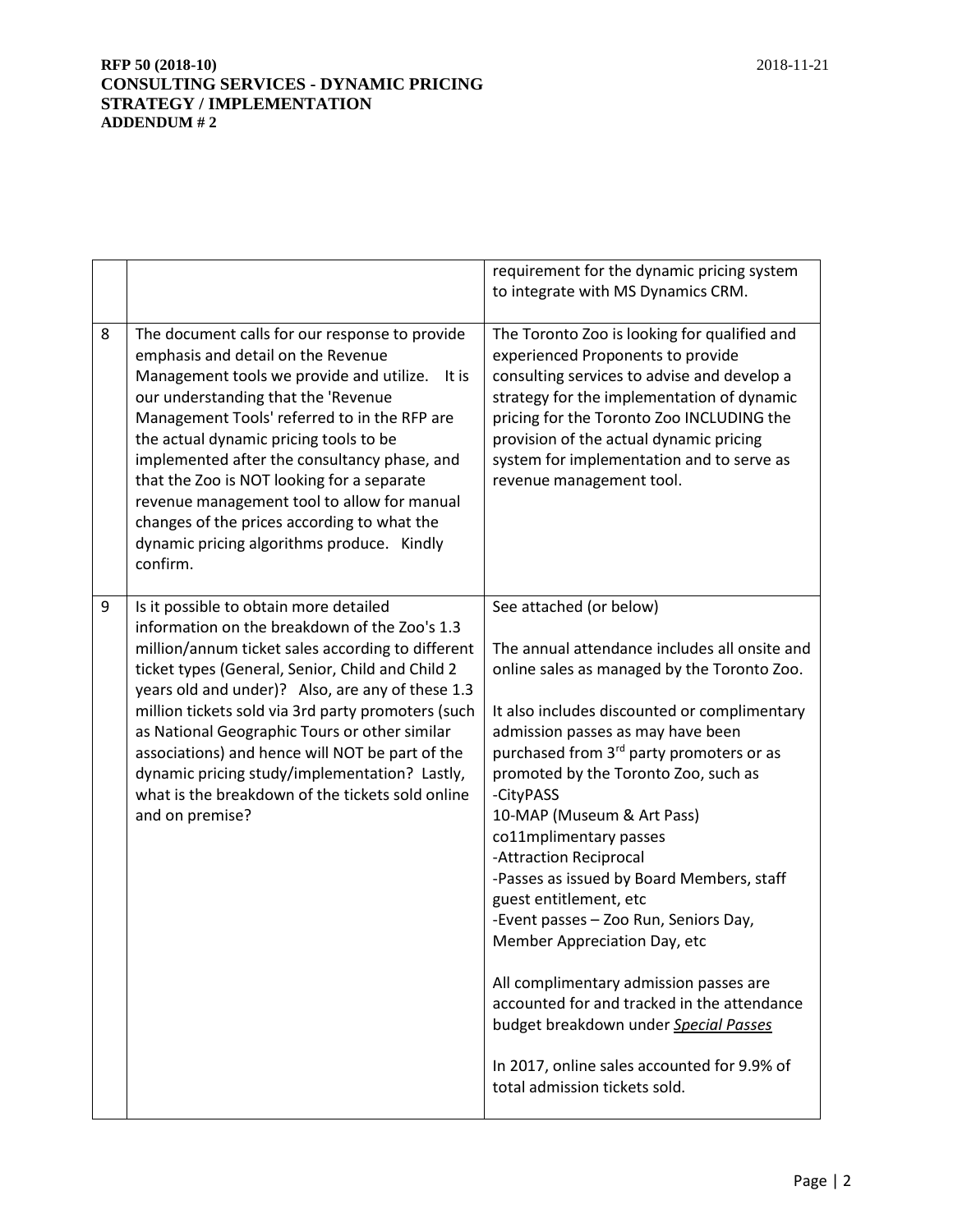| 10 | We understand that we must provide 3<br>references of similar solutions that we have<br>implemented, and this in the Reference Form<br>10.1 to be found on page 15. Our question is<br>regarding 'point 5.5 - a' on page 6 of the RFP<br>where is states the references must be in the<br>Southern Ontario region is this a firm<br>requirement?     | Ideally, we would like to have references<br>from similar attractions as the Toronto Zoo<br>and situated locally. However, in the absence<br>of references under these criteria, we will<br>accept references from comparable<br>attractions world-wide.                                                                                                                                                                                                               |
|----|------------------------------------------------------------------------------------------------------------------------------------------------------------------------------------------------------------------------------------------------------------------------------------------------------------------------------------------------------|------------------------------------------------------------------------------------------------------------------------------------------------------------------------------------------------------------------------------------------------------------------------------------------------------------------------------------------------------------------------------------------------------------------------------------------------------------------------|
| 11 | What versions of ADMITS and MS-RMS are used<br>by The Toronto Zoo? How is each system<br>currently being deployed at The Toronto Zoo?                                                                                                                                                                                                                | RMS: ver 2.0.1005<br>ADMITS: ver 9.2.79311<br>Both systems work on MS-SQL Server<br>2008/2014 under Windows Server<br>2008/2012/2016                                                                                                                                                                                                                                                                                                                                   |
| 12 | Are the vendors of ADMITS and MS-RMS<br>prepared to support integration to the extent it<br>depends on their products' capabilities?                                                                                                                                                                                                                 | Yes, dependent on what data need to be<br>integrated and customization might be<br>required.                                                                                                                                                                                                                                                                                                                                                                           |
| 13 | Can you provide contacts for ADMITS and MS-<br>RMS with whom we can discuss those products'<br>integration capabilities?                                                                                                                                                                                                                             | At this stage of the RFP process, and as part<br>of the procurement practices, all inquiries<br>must be directed to the Toronto Zoo and any<br>and all information solicited by an interested<br>Proponent will be shared to all interested<br>vendors.                                                                                                                                                                                                                |
| 14 | Please describe in more detail the nature of the<br>desired integration with MS Dynamics GP. What<br>data from MS Dynamics GP, and not also<br>available through ADMITS/MS-RMS, are<br>presumed to be required input for the dynamic<br>pricing solution? Which records in MS Dynamics<br>GP are presumed to require updating when<br>prices change? | ADMITS and MS-RMS are currently<br>integrated with MS Dynamics (Great Plains).<br>IF the current integration of both point-of-<br>sale systems (ADMITS and MS-RMS) with MS<br>Dynamics GP will suffice to push through all<br>sales transactions, then no direct integration<br>of dynamic pricing system with MS Dynamics<br>GP is required. There should be no further<br>data captured in the dynamic pricing system<br>that will require upload to MS Dynamics GP. |
| 15 | Regarding MS Dynamics CRM, the RFP states<br>that it "houses member visitation tracking as<br>captured by the point-of-sale". What details<br>about member visitation from MS Dynamics<br>CRM, and not also available from ADMITS/MS-<br>RMS, are presumed to be required input for the                                                              | IF the implemented dynamic pricing system<br>will not interfere with the current visitation<br>tracking as captured by the current admission<br>ADMITS point-of-sale system, then this<br>requirement is NOT APPLICABLE.                                                                                                                                                                                                                                               |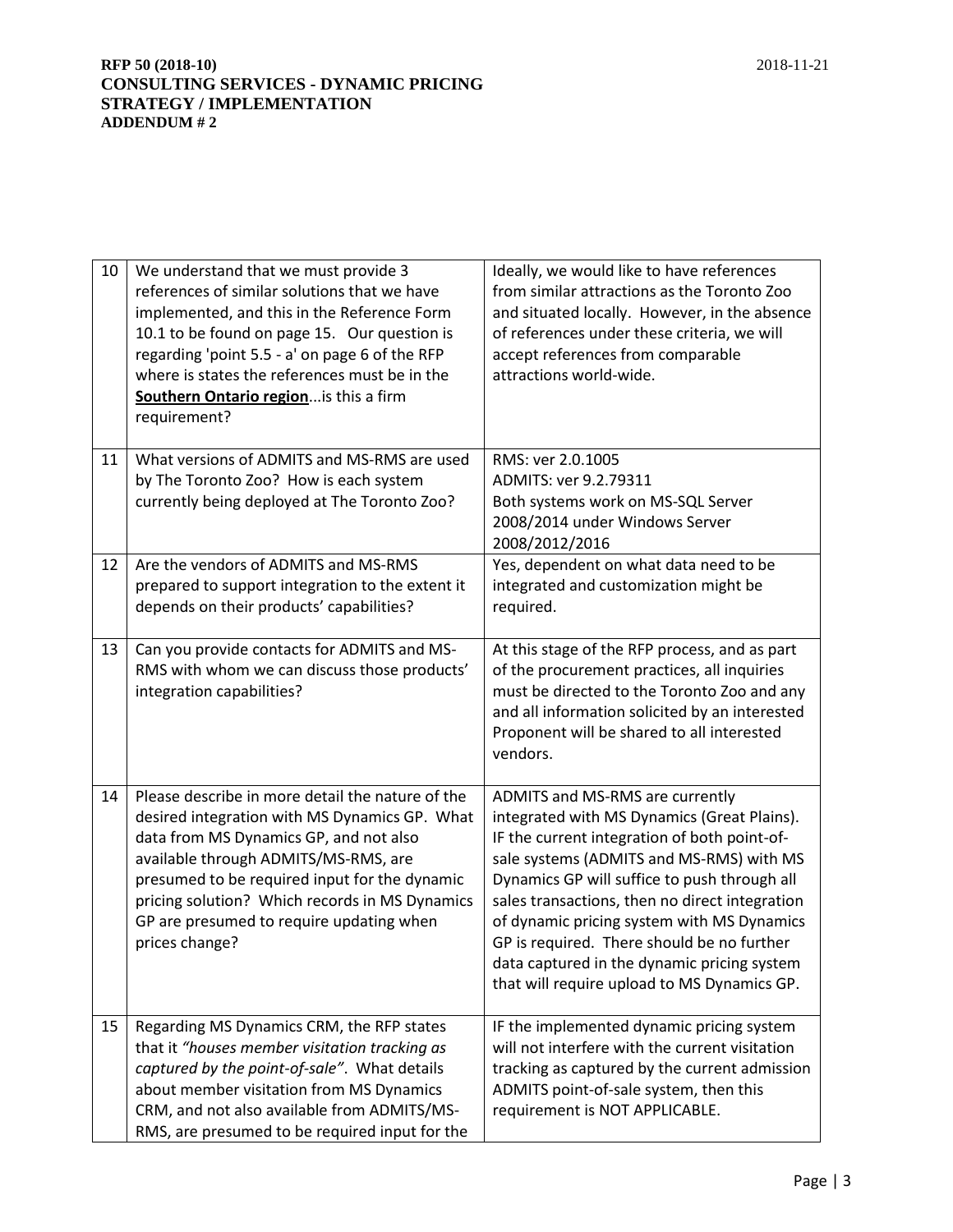|    | dynamic pricing solution?                                                                                                                                                                                                                                                                                                                                                                                           |                                                                                                                                                                                                                                                                                                                                                                                                                                                                                                           |
|----|---------------------------------------------------------------------------------------------------------------------------------------------------------------------------------------------------------------------------------------------------------------------------------------------------------------------------------------------------------------------------------------------------------------------|-----------------------------------------------------------------------------------------------------------------------------------------------------------------------------------------------------------------------------------------------------------------------------------------------------------------------------------------------------------------------------------------------------------------------------------------------------------------------------------------------------------|
| 16 | Section 3.0 also states, "point-of-sale records<br>need constant updating of member activation<br>and deactivation to correctly admit only<br>members with active membership". Please<br>elaborate on this requirement as it relates to<br>dynamic pricing.                                                                                                                                                         | IF the implemented dynamic pricing system<br>will not interfere with the RMS integration<br>with ADMITS re activation and deactivation<br>of memberships for member visitation<br>tracking purposes, then this requirement is<br>NOT APPLICABLE.                                                                                                                                                                                                                                                          |
| 17 | The RFP requests commentary on the proposed<br>timeline. In our experience, the implementation<br>timeline is most often driven by client internal<br>objectives and constraints as opposed to the<br>procedures that Vendor must undertake to<br>develop and implement a dynamic pricing<br>solution. Does the Toronto Zoo have a<br>preliminary point of view on a desired "go live"<br>date for dynamic pricing? | Preferred "go live" date for the<br>implementation of the dynamic pricing<br>system is July 1, 2019 or earlier. However, it<br>will be scheduled on such date ensuring full<br>and complete review and coordination of<br>new dynamic pricing system installation with<br>Toronto Zoo's existing point-of-sale system.                                                                                                                                                                                    |
| 18 | Section 4.1 i) lists as a mandatory component "A<br>brief testimonial as to why the Proponent should<br>be short-listed for this project". Are you<br>requesting a written endorsement from a<br>current client or our own summary of the key<br>points of our proposal?                                                                                                                                            | Written endorsement or reference from an<br>entity which you had done work in the past<br>five (5) years.                                                                                                                                                                                                                                                                                                                                                                                                 |
| 19 | Please clarify the requirement described in<br>Section 5.5 of the Proposal Content section. In<br>particular, we request clarification of the<br>phrases "integration of deal into the TZ current<br>system" and "description of three (3)<br>subscribership in the Southern Ontario region<br>under the direct responsibility of the Proponent".                                                                   | The proposed dynamic pricing system must<br>be integrated with the current admission<br>point-of-sale system that is already<br>integrated with the MS-Dynamics GP to<br>ensure all transactions are pushed through<br>for Accounting upload.<br>Ideally, we would like to have references<br>from similar attractions as the Toronto Zoo<br>and situated locally. However, in the absence<br>of references under these criteria, we will<br>accept references from comparable<br>attractions world-wide. |
| 20 | Please clarify the statement in 7.0 2b) "Major<br>clients and business partners of membership                                                                                                                                                                                                                                                                                                                       | This is not applicable to this RFP                                                                                                                                                                                                                                                                                                                                                                                                                                                                        |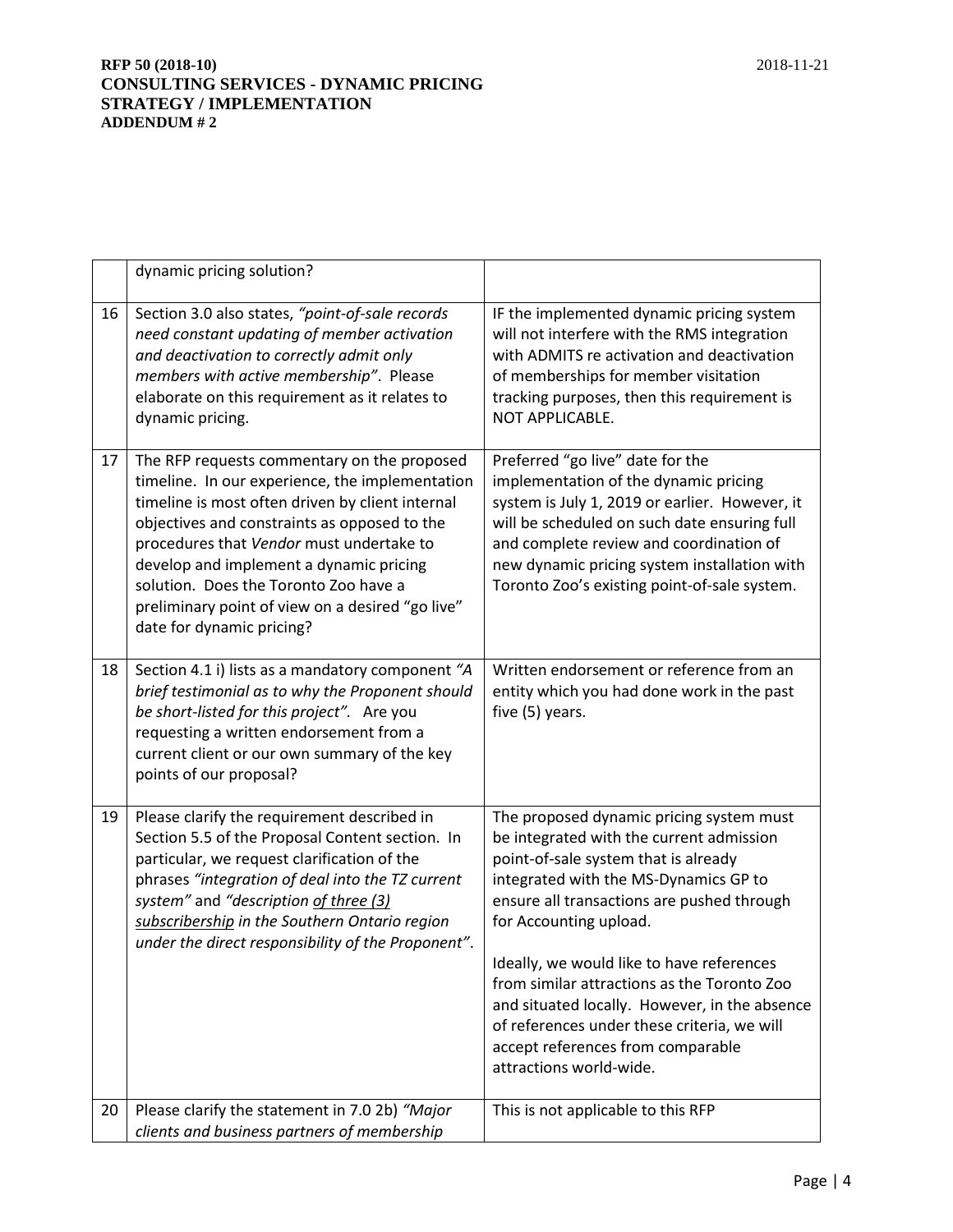|    | acquisition programs". We interpret this<br>statement to suggest that The Toronto Zoo is<br>interested in utilizing dynamic pricing of general<br>admission to drive positive substitution into<br>membership and would like examples of our<br>past success in doing so. Is that correct?                                                                                                           |                                                                                                                                                                                                                                                                                                                        |
|----|------------------------------------------------------------------------------------------------------------------------------------------------------------------------------------------------------------------------------------------------------------------------------------------------------------------------------------------------------------------------------------------------------|------------------------------------------------------------------------------------------------------------------------------------------------------------------------------------------------------------------------------------------------------------------------------------------------------------------------|
| 21 | Section 7.5 refers to an Agreement form<br>attached in Appendix A but no such Appendix<br>was included in the RFP. Would you be able to<br>make that Agreement form available?                                                                                                                                                                                                                       | A sample agreement will not be provided.<br>An agreement will be negotiated between<br>the Zoo and successful proponent based on<br>the terms of the RFP.                                                                                                                                                              |
| 22 | Section 8.8 indicates a requirement of at least<br>CDN\$5,000,000 in general liability insurance.<br>Our current liability insurance coverage is<br>US\$3,000,000 /US\$2,000,000 per incident.<br>Given the nature of the work being requested<br>would The Toronto Zoo consider that coverage<br>adequate? If not, we will inquire with our<br>carrier about the cost of expanding our<br>coverage. | For potential vendors outside of Canada,<br>General Liability Insurance coverage of<br>US\$3,000,000 /US\$2,000,000 per incident<br>will be acceptable.                                                                                                                                                                |
| 23 | Do you envision a timeline for completion of the<br>project?                                                                                                                                                                                                                                                                                                                                         | Preferred "go live" date for the<br>implementation of the dynamic pricing<br>system is July 1, 2019 or earlier. However, it<br>will be scheduled on such date ensuring full<br>and complete review and coordination of<br>new dynamic pricing system installation with<br>Toronto Zoo's existing point-of-sale system. |
| 24 | It is indicated in the RFP that the algorithm<br>developed should include factors such as<br>weather, historical attendance, featured exhibits<br>or animals, attractions available, special events<br>or other factors. To what extent does your<br>current data include these factor for analysis<br>and development of the subsequent algorithm?                                                  | All data as listed on the RFP and all other<br>relevant and available data that could be<br>factored in the development of the dynamic<br>pricing algorithm will be provided for<br>Proponent's review and consideration.                                                                                              |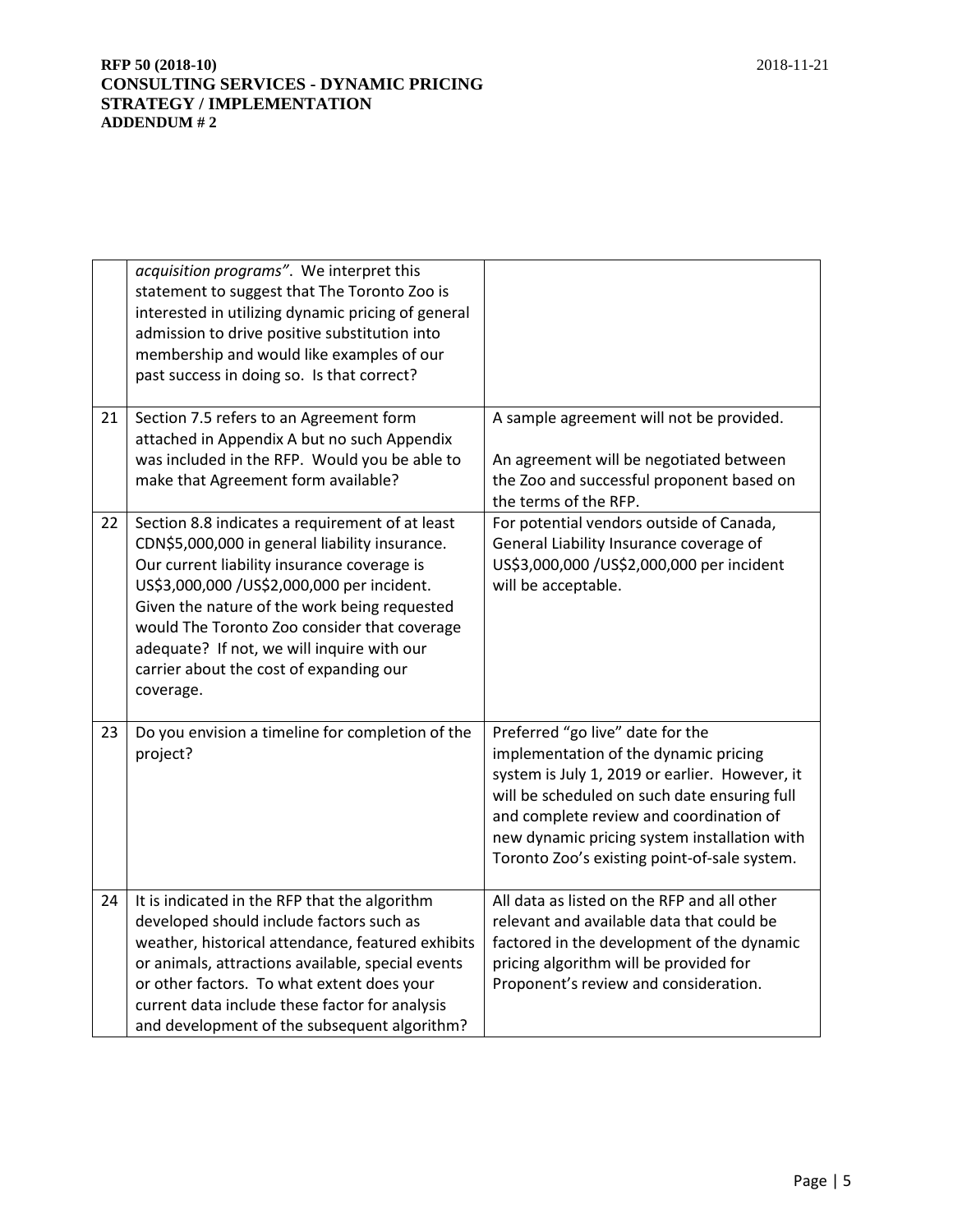# **TORONTO ZOO**

## **for the year to date ending 2018-12-31**

|                                                      | 2018          |
|------------------------------------------------------|---------------|
|                                                      | <b>BUDGET</b> |
| <b>REGULAR VISITORS &amp; GROUPS</b>                 |               |
| General Admission (13-64)                            | 538,752       |
| Senior (65+)                                         | 28,293        |
| Children (3-12)                                      | 174,553       |
| <b>Sub-Total</b>                                     | 741,598       |
| <b>SCHOOL GROUPS</b>                                 |               |
| Post Secondary                                       | 7,208         |
| Secondary                                            | 27,329        |
| Elementary                                           | 88,324        |
| <b>Sub-Total</b>                                     | 122,861       |
| <b>REGULAR VISITORS &amp;</b><br><b>GROUPS TOTAL</b> | 864,459       |
| <b>Members</b>                                       | 267,657       |
| <b>Members Guests</b>                                | 711           |
| <b>Sub-Total</b>                                     | 268,368       |
| <b>Special Passes</b>                                | 74,424        |
| Children under 3                                     | 87,749        |
| <b>Sub-Total</b>                                     | 162,173       |
| <b>TOTAL VISITORS</b>                                | 1,295,000     |

Receipt of the Addendum shall be acknowledged as part of your submission.

The Board of Management of the Toronto Zoo reserves the right to reject any or all Tenders or to accept any quotation, should it deem such action to be in its interests.